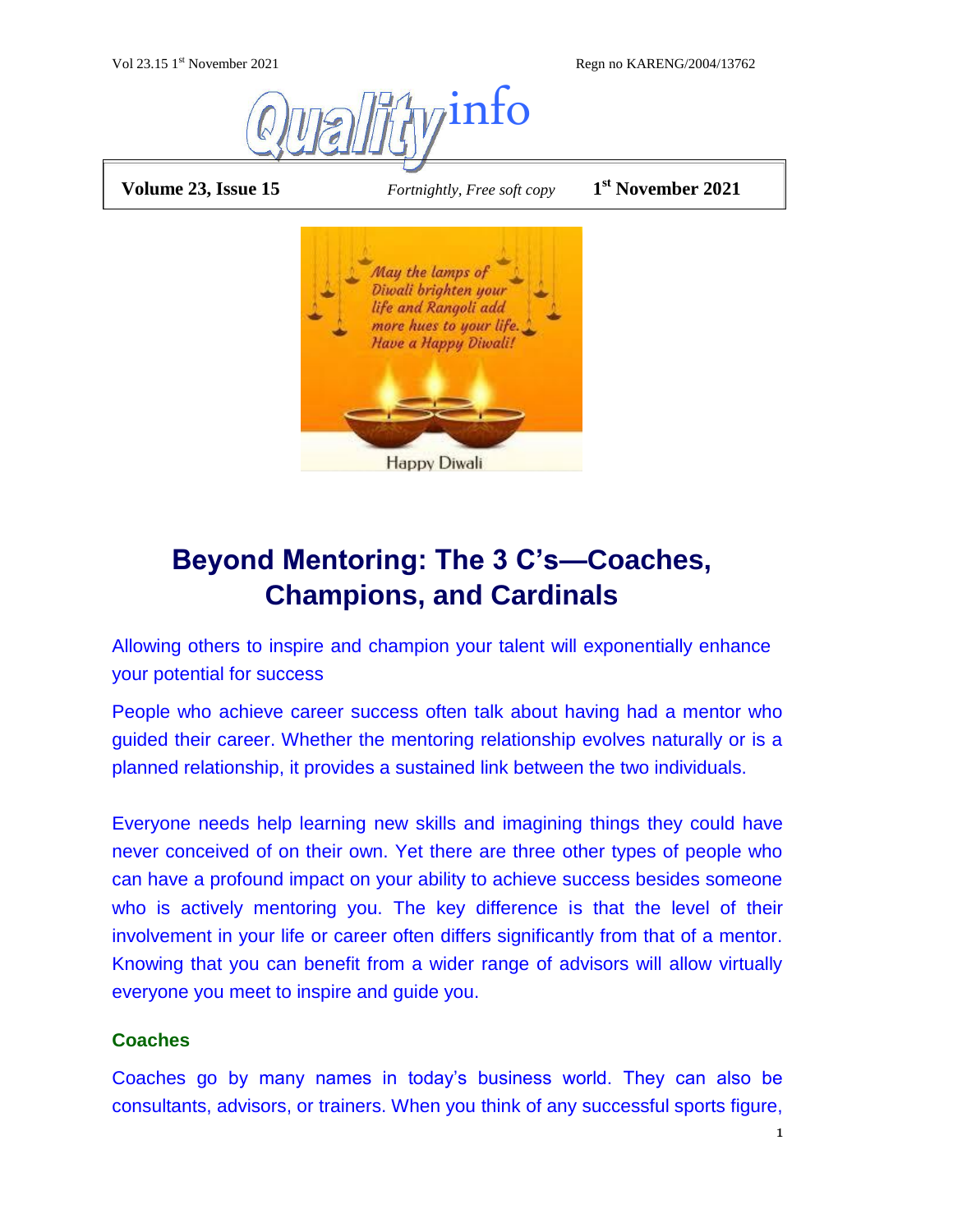from Rahul Dravid to Ravi Shastri , one common denominator they all have that enables them to play at an elite level is a coach. The key thing that makes a coach different from a mentor is they are paid to make you think, give you advice, refine your expertise, and teach you advanced skills. A coach's experienced eye can see the changes and adjustments that will make all the difference in your ability to attain success. They teach you how to go beyond the fundamentals to leverage your skills for even greater rewards. Business coaches do the same. They help transform leaders through their ability to teach profound business and life lessons.

A great coach will help you clarify your vision for your future and hone your ability to manage the inherent challenges of the business world. They often view dreaming big dreams as critical, but they know that putting forward the day-today effort is essential to making any big dream a viable reality. A coach can help you develop the self-confidence you need so you can hone your skills and deliver them with style, grace, and technical perfection. Coaches are also a support system to help you get back up quickly when you stumble, as we all inevitably do. The lessons and discipline you learn from a great coach will remain with you throughout your career.

#### **Champions**

There are some people in your professional life who will reach out to assist you in a very different way than a coach or a mentor. Champions are the people who can open doors for you without any real relationship with you other than they recognize your talent and potential. Champions don't involve themselves in your life in any significant or ongoing way, but they reach back with their hand and give you a boost to lift you to the possibility of a new level of success. These types of distinguished business executives are so widely regarded that their recommendation is virtually an endorsement that moves you to the front of the line. They know they are opening a door for you, but they don't expect anything back except that you follow through on the opportunity at an exceptional level of performance.

You will gain the attention of a champion via recommendations of their staff or from projects you work on that bring your professional skill set to their attention. These types of leaders are always on the lookout for talent. A high level of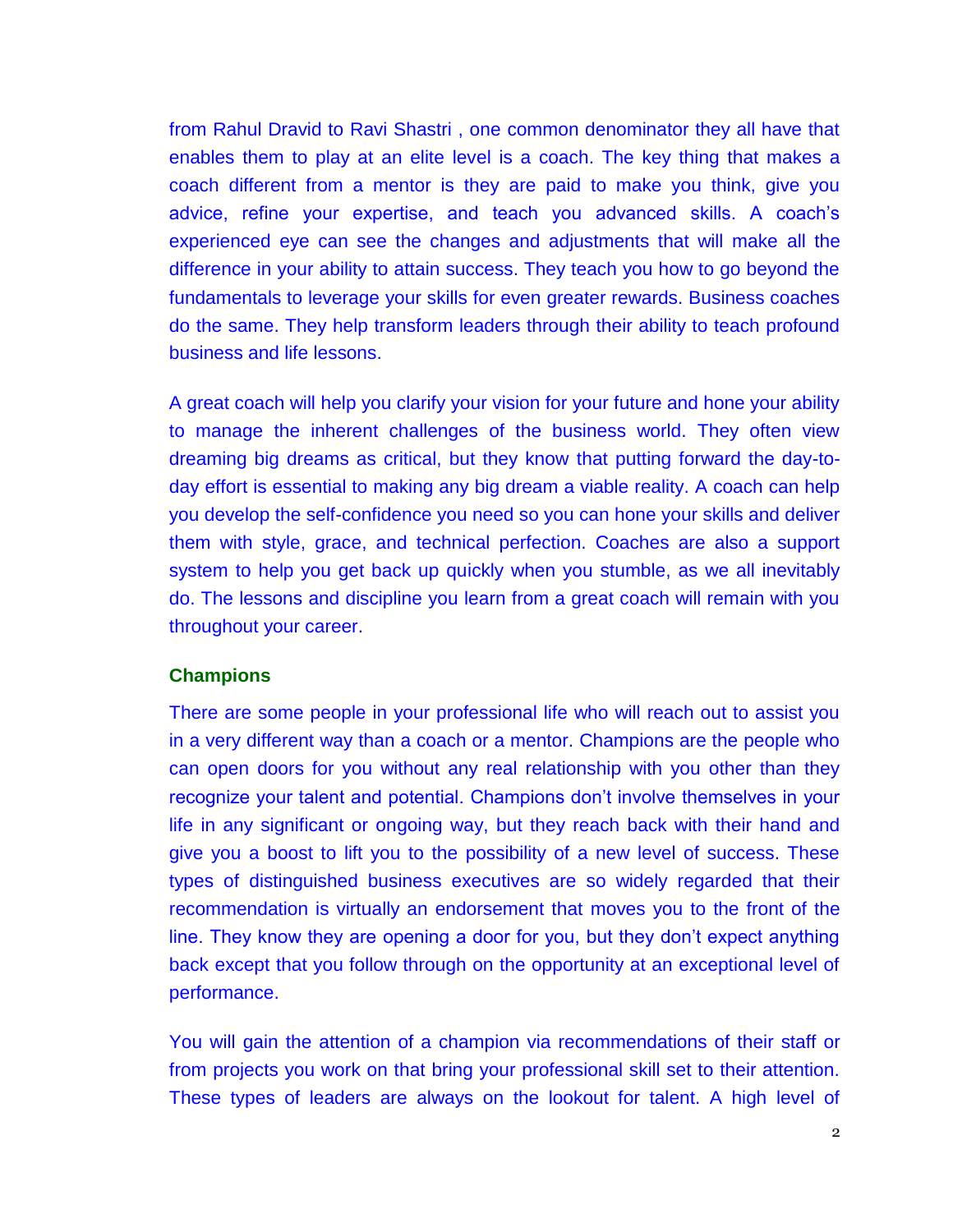satisfaction with your efforts can bring amazing opportunities. It can include business referrals, invitations to next-level boards, and other opportunities to showcase your skills. Referrals from a champion can make an enormous difference in your career and in raising the sophistication level of your future opportunities. The most unusual thing about your relationship with a champion is that there is likely to be no personal relationship. They don't have heart-to-heart talks or lunch with those they support. Yet a champion can do more for your professional career than any mentor ever could. Champions open doors and give you a chance to prove yourself. They can bring you to a whole new professional level and open up the world for you.

### **Cardinals**

Then there are those people who fly into your life and show you possibilities that will change the course of your future. These cardinals just as quickly fly away, and you never see them again. Nevertheless, the brilliance of what they have added to your view of the world totally changes how you see your future. When cardinals talk to you, their words inspire a new song in your heart. The possibilities of the world they show you move your spirit in a new direction. Cardinals inspire you to soar to a level you never could have imagined before you saw them fly. Cardinals leave behind a memory that stimulates and engages you because they have exposed you to previously unimagined possibilities.

You will connect with a cardinal through chance encounters or as a result of a random opportunity that comes your way. These happenstance events have the potential to change the course of your entire life. The insights these cardinals share with you will resonate with you at a profound level, and you will leave the encounter knowing with absolute certainty that your future possibilities have changed for the better. It is unlikely that you will ever see or talk with that cardinal again. Cardinals don't know you. They have no idea of your potential, ambition, or determination. They just show themselves to you, and you will be inspired by the possibilities.

#### **Final thoughts**

Whether you are on your way to the top of the corporate ladder or to entrepreneurial success, it is unlikely that you will get there alone. Bringing in paid coaches and allowing others to inspire and champion your talent will open